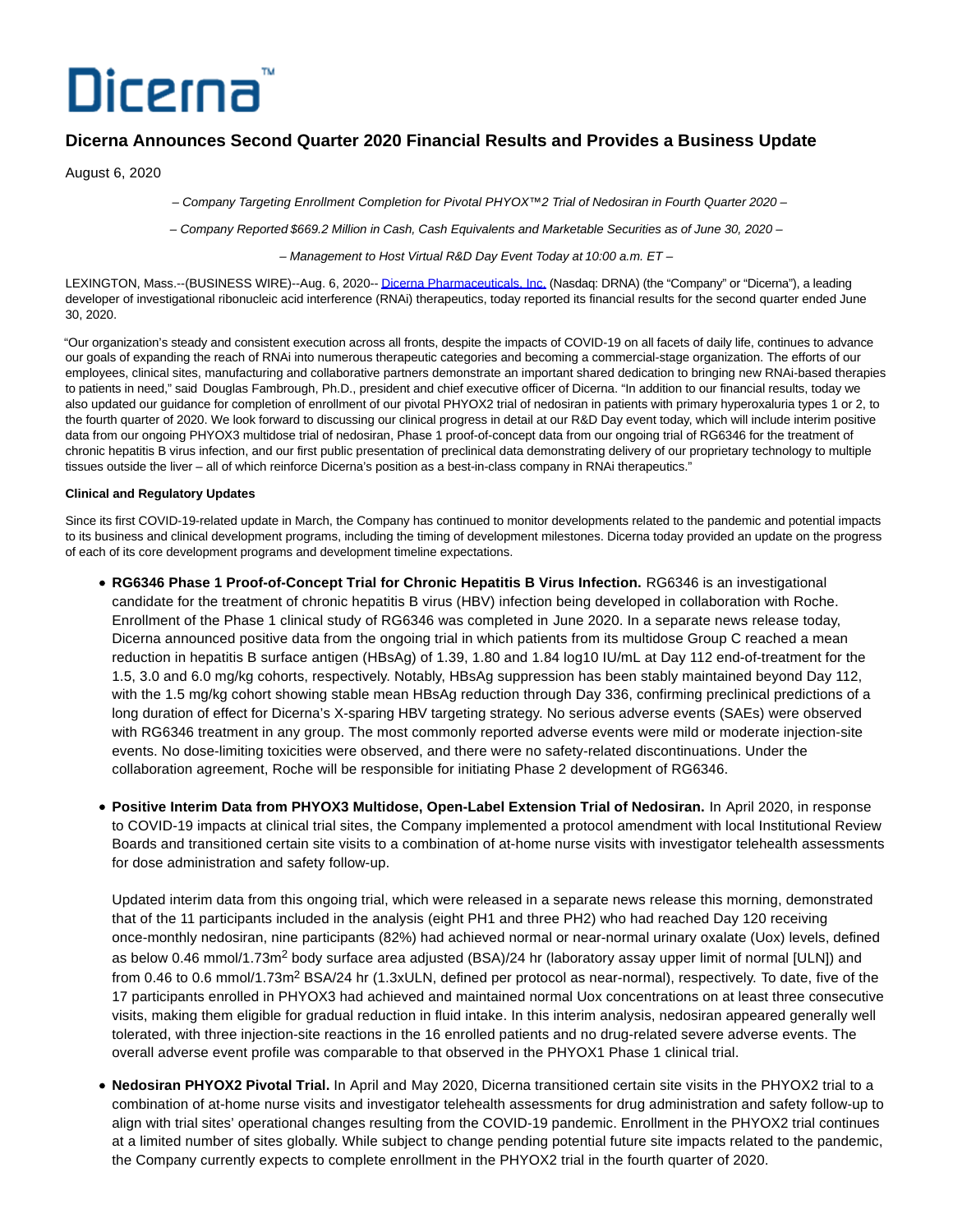- **Rare Pediatric Disease Designation for Nedosiran for Treatment of Primary Hyperoxaluria.** In June 2020, the U.S. Food and Drug Administration (FDA) granted rare pediatric disease designation for nedosiran. Under the FDA's rare pediatric disease designation program, the FDA may grant a priority review voucher to a sponsor who receives a product approval for a "rare pediatric disease." Subject to FDA approval of nedosiran for the treatment of PH, Dicerna would be eligible to receive a voucher that may be redeemed to receive priority review for a subsequent marketing application for a different product candidate or which could be sold or transferred.
- **Preclinical Data From Dicerna's Technology in New Tissues.** In a separate news release today, Dicerna announced positive preclinical data demonstrating expansion of its technology and discovery efforts beyond its hepatocyte-focused GalXC RNAi technology to central nervous system (CNS), skeletal muscle and adipose tissues. The data demonstrated consistent and durable CNS-wide target mRNA knockdown using novel constructs regardless of route of administration (intrathecal [IT] or intracisterna magna [ICM]) and reduction in target mRNA (messenger RNA) in skeletal muscle and adipose tissue using optimized chemistries, resulting in equivalent and potentially highly durable target knockdown regardless of dosing regimens.
- **DCR-A1AT Phase 1/2 Trial and ALN-AAT02 Program Update.** In late April 2020, the Scientific Review Committee for the DCR-A1AT Phase 1/2 trial confirmed that the study could continue, and the Company began enrolling the following dosing cohort in May, which has since been completed. The Company is currently targeting program selection and potential initiation of patient dosing in the first quarter of 2021.

# **Corporate and Collaboration Program Updates**

- **Shreeram Aradhye, M.D. Appointed Executive Vice President and Chief Medical Officer.** Dicerna announced yesterday the appointment of Dr. Aradhye as executive vice president and chief medical officer, effective Sept. 8, 2020. Dr. Aradhye brings over 20 years of pharmaceutical industry experience in clinical development and medical affairs, most recently as chief development officer of Axcella Health. Prior to Axcella, Dr. Aradhye served as global head of medical affairs and chief medical officer – pharmaceuticals for Novartis Pharmaceuticals.
- **Roche Collaboration Agreement.** In April 2020, Roche formally nominated the first selected target and thus initiated the research and development portion of its agreement with the Company. In October 2019, Dicerna and Roche entered into an agreement related to the development and commercialization of RG6346 and the discovery, development and commercialization of oligonucleotide therapeutics targeting multiple gene targets implicated in chronic hepatitis B virus (HBV) infection.

#### **Upcoming Milestones**

- **Nedosiran:** Expected completion of enrollment in PHYOX2 pivotal clinical trial in the fourth quarter of 2020 with last patient anticipated to complete the study in the first half of 2021 and subsequent New Drug Application submission in the third quarter of 2021
- **Collaborative Program:** Investigational New Drug or Clinical Trial Authorization filing for LY3561774 by Lilly in late 2020
- **DCR-A1AT/ ALN-AAT02:** Program selection and potential initiation of patient dosing in the first quarter of 2021

#### **Supply Chain Update**

The current supply of Dicerna's investigational medicines continues to be sufficient to support ongoing clinical trials. Based on current evaluations, Dicerna's supply chain continues to appear intact at this time to meet expected 2020 clinical, nonclinical, and chemistry, manufacturing and control supply demands across all programs. The Company has undertaken efforts to mitigate potential future impacts to the supply chain by increasing its stock of critical starting materials required to meet its needs and its collaborative partners' needs through mid-2021 and by identifying and engaging alternative suppliers. The Company continues to be alert to the potential for disruptions that could arise from COVID-19 and remains in close contact with suppliers.

### **Financial Results for Second Quarter of 2020**

- **Cash Position** As of June 30, 2020, Dicerna had \$669.2 million in cash, cash equivalents and held-to-maturity investments, compared to \$348.9 million as of Dec. 31, 2019. Additionally, the Company had \$5.6 million and \$3.9 million of restricted cash equivalents as of June 30, 2020 and Dec. 31, 2019, respectively, reflecting collateral securing the Company's lease obligations.
- **Revenue** Dicerna recognized \$40.4 million of revenue associated with its collaboration partners during the quarter ended June 30, 2020, compared to \$5.7 million for the same period in 2019.
- **Research and Development (R&D) Expenses** R&D expenses were \$53.4 million for the quarter ended June 30, 2020, compared to \$22.8 million for the same period in 2019. The increase was primarily due to direct research and development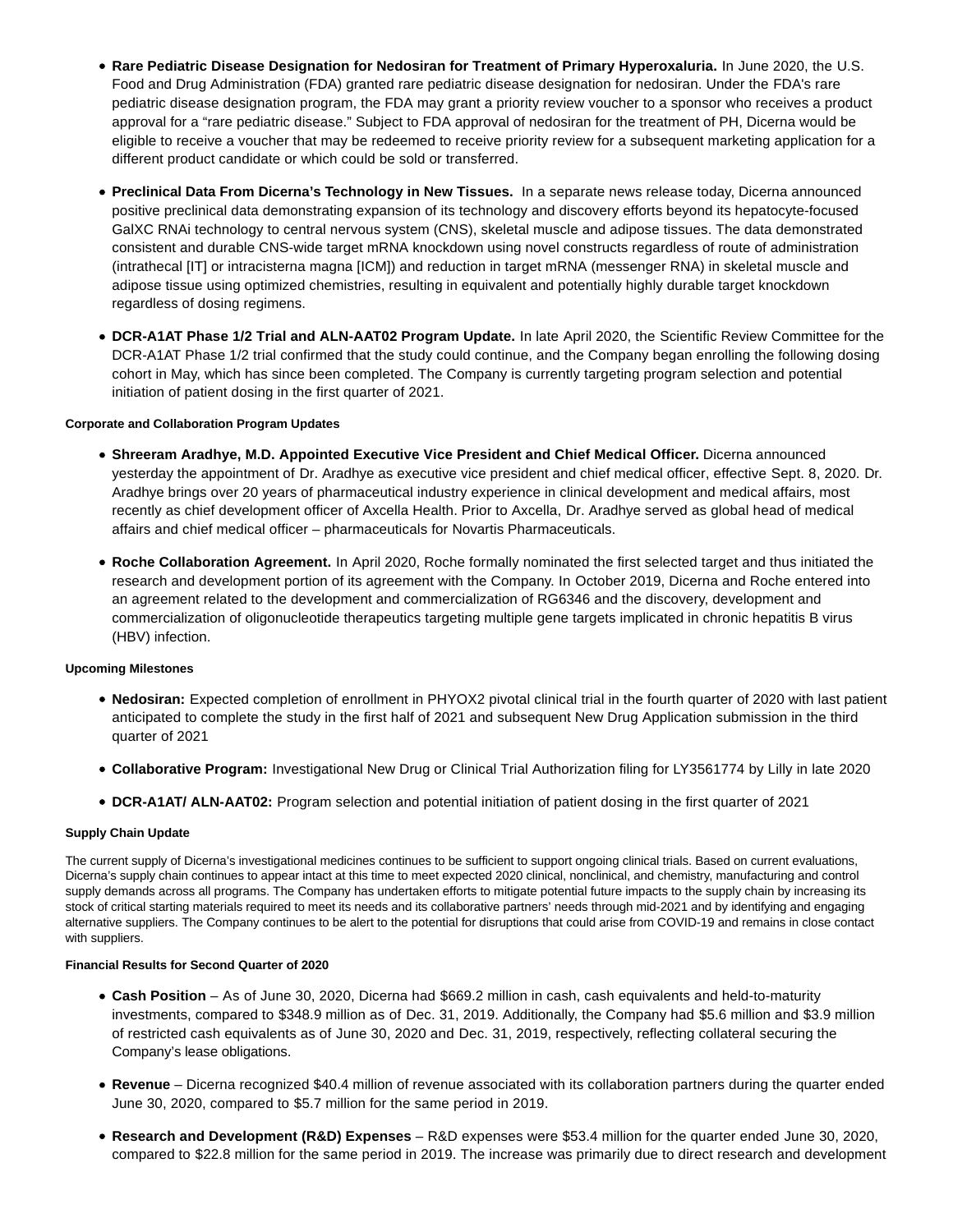expenses as a result of manufacturing and clinical study costs and employee-related expenses due to an increase in headcount necessary to support our growth.

- **General and Administrative (G&A) Expenses**  G&A expenses were \$20.6 million for the quarter ended June 30, 2020, compared to \$8.8 million for the same period in 2019. The increase was primarily due to employee-related expenses as a result of increased headcount necessary to support our growth.
- **Net Loss** Net loss was \$31.8 million, or \$0.43 per share, for the quarter ended June 30, 2020, compared to \$23.8 million, or \$0.35 per share, for the same period in 2019.

#### **Guidance**

Dicerna believes that its cash, cash equivalents and held-to-maturity investments will be sufficient to fund the execution of its current clinical and operating plan into 2023, which includes our expectations to advance nedosiran through pivotal development, regulatory filing and potential commercial launch; completing the proof-of-concept study of RG6346 in participants with HBV infection; conducting nonclinical studies of ALN-AAT02 and advancing either ALN-AAT02 or DCR-A1AT through Phase 1/2; and initiating and conducting research and development programs with our collaborative partners. This estimate assumes no new funding from additional collaboration agreements or from external financing events and no significant unanticipated changes in costs and expenses. Dicerna expects its overall expenses to continue to increase significantly for the foreseeable future, primarily as the Company continues clinical manufacturing activities, advances preclinical toxicology studies, continues clinical activities associated with its lead product candidates, prepares for commercialization of nedosiran and initiates or increases activities under the agreements with Novo Nordisk A/S, Roche, Eli Lilly, Alexion Pharmaceuticals, Inc., Boehringer Ingelheim International GmbH and Alnylam Pharmaceuticals, Inc.

#### **Virtual R&D Day Event Webcast Details**

The Company will host a Virtual R&D Day Event to discuss the results from its Phase 1 proof-of-concept trial of RG6346, its PHYOX3 multidose trial of nedosiran and preclinical data related to its technology in extrahepatic tissues. The webcast presentation will begin at 10:00 a.m. ET, and may be accessed by visiting the "Investors & Media" section of the Dicerna website, [www.dicerna.com.](https://cts.businesswire.com/ct/CT?id=smartlink&url=http%3A%2F%2Fwww.dicerna.com&esheet=52262141&newsitemid=20200806005342&lan=en-US&anchor=www.dicerna.com&index=2&md5=eca2b98a33f7e2e1f193af30ee651b18) A conference line can be accessed by dialing (800) 708-4539 or +1 (847) 619-6396 and referencing conference ID 49860522. A replay of the webcast will be archived on Dicerna's website following the conclusion of the live event.

#### **About Dicerna Pharmaceuticals, Inc.**

Dicerna Pharmaceuticals, Inc. (Nasdaq: DRNA) is a biopharmaceutical company focused on discovering, developing and commercializing medicines that are designed to leverage ribonucleic acid interference (RNAi) to selectively silence genes that cause or contribute to disease. Using our proprietary RNAi technology platform called GalXC™, Dicerna is committed to developing RNAi-based therapies with the potential to treat both rare and more prevalent diseases. By silencing disease-causing genes, Dicerna's GalXC platform has the potential to address conditions that are difficult to treat with other modalities. Initially focused on hepatocytes, Dicerna has continued to innovate and is exploring new applications of its RNAi technology beyond the liver, targeting additional tissues and enabling new therapeutic applications. In addition to our own pipeline of core discovery and clinical candidates, Dicerna has established collaborative relationships with some of the world's leading pharmaceutical companies, including Novo Nordisk A/S, Roche, Eli Lilly and Company, Alexion Pharmaceuticals, Inc., Boehringer Ingelheim International GmbH and Alnylam Pharmaceuticals, Inc. Between Dicerna and our collaborative partners, we currently have more than 20 active discovery, preclinical or clinical programs focused on rare, cardiometabolic, viral, chronic liver and complement-mediated diseases, as well as neurodegeneration and pain. At Dicerna, our mission is to interfere – to silence genes, to fight disease, to restore health. For more information, please visi[t www.dicerna.com.](https://cts.businesswire.com/ct/CT?id=smartlink&url=http%3A%2F%2Fwww.dicerna.com&esheet=52262141&newsitemid=20200806005342&lan=en-US&anchor=www.dicerna.com&index=3&md5=dc5af0431212b98c277b03202d32284f)

#### **Cautionary Note on Forward-Looking Statements**

This press release includes forward-looking statements. Such forward-looking statements are subject to risks and uncertainties that could cause actual results to differ materially from those expressed or implied in such statements. Examples of forward-looking statements include, among others, statements we make regarding: (i) Phase 1 proof-of-concept data for RG6346, an investigational GalXC™ RNAi treatment candidate for chronic hepatitis B virus (HBV) infection in development with Roche; (ii) multidose data from the PHYOX™3 trial of nedosiran, an investigational GalXC RNAi treatment candidate for primary hyperoxaluria (PH), (iii) preclinical data on Dicerna's technology in extrahepatic tissues; (iv) the therapeutic and commercial potential of nedosiran; (v) guidance concerning future financial results, sufficient cash for future operations and corporate developments and (vi) clinical development timelines and review related to nedosiran and continued alignment on the regulatory pathway to approval. The process by which investigational therapies, such as nedosiran, could potentially lead to an approved product is long and subject to highly significant risks. Applicable risks and uncertainties include those relating to Dicerna's clinical research and other risks identified under the heading "Risk Factors" included in the Company's most recent filings on Forms 10-K and 10-Q and in other future filings with the Securities and Exchange Commission. These risks and uncertainties include, among others, the cost, timing and results of preclinical studies and clinical trials and other development activities by us and our collaborative partners; the likelihood of Dicerna's clinical programs being executed on timelines provided and reliance on the Company's contract research organizations and predictability of timely enrollment of subjects and patients to advance Dicerna's clinical trials; the reliance of Dicerna on contract manufacturers to supply its products for research and development and the risk of supply interruption from a contract manufacturer; the potential for future data to alter initial and preliminary results of early-stage clinical trials; the impact of the ongoing COVID-19 pandemic on our business operations, including the conduct of our research and development activities; the regulatory review and unpredictability of the duration and results of the regulatory review of Investigational New Drug applications (INDs) and Clinical Trial Applications (CTAs) that are necessary to continue to advance and progress the Company's clinical programs; the timing, plans and reviews by regulatory authorities of marketing applications such as New Drug Applications (NDAs) and comparable foreign applications for one or more of Dicerna's product candidates; the ability to secure, maintain and realize the intended benefits of collaborations with partners; market acceptance for approved products and innovative therapeutic treatments; competition; the possible impairment of, inability to obtain, and costs to obtain intellectual property rights; possible safety or efficacy concerns that could emerge as new data are generated in R&D; and general business, financial, and accounting risks and litigation. The forward-looking statements contained in this press release reflect Dicerna's current views with respect to future events, and Dicerna does not undertake and specifically disclaims any obligation to update any forward-looking statements.

GalXC™ and PHYOX™ are trademarks @icerna Pharmaceuticals, Inc.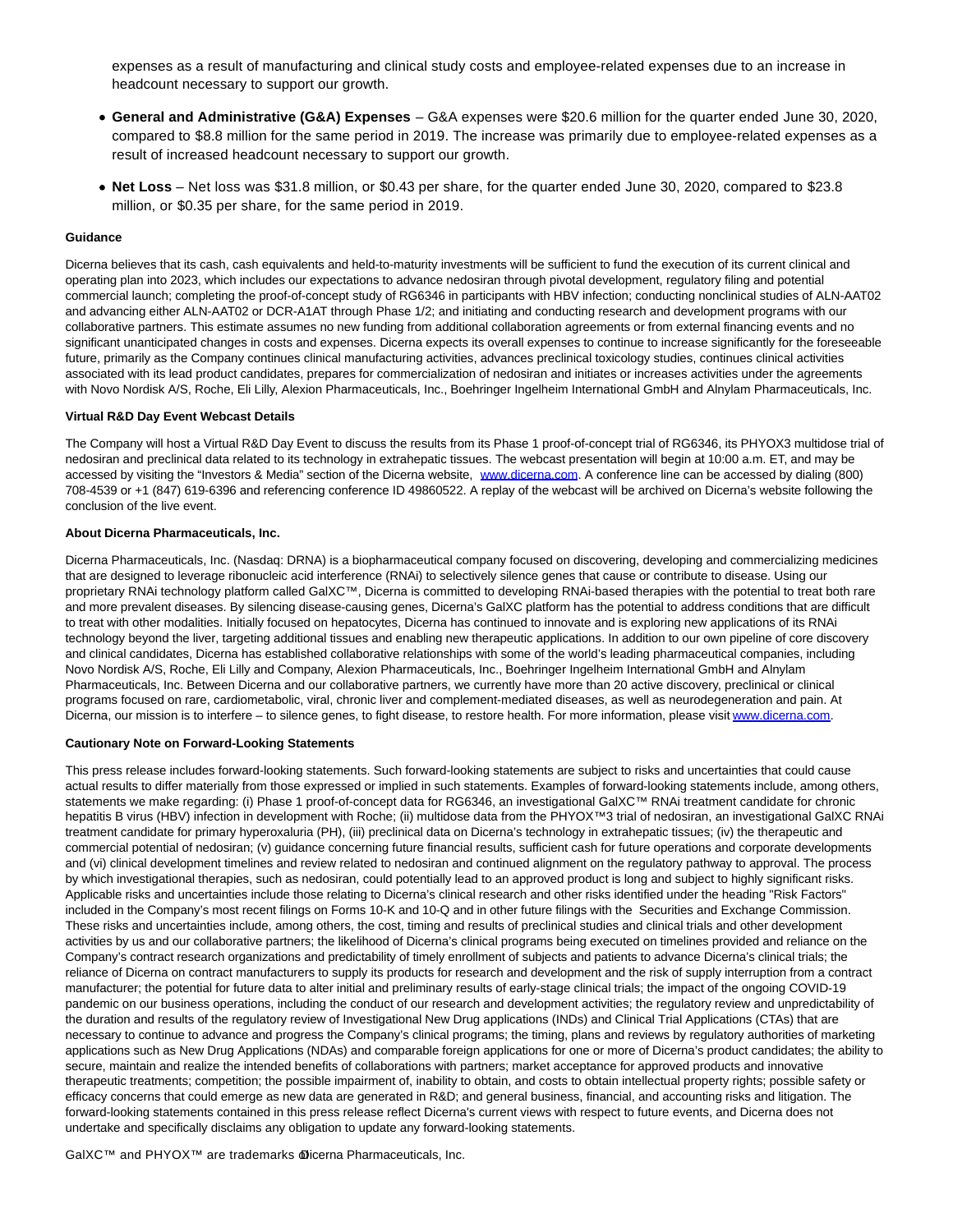# **DICERNA PHARMACEUTICALS, INC. SELECTED FINANCIAL INFORMATION (UNAUDITED)**

| CONDENSED CONSOLIDATED STATEMENTS OF OPERATIONS Three Months Ended Three Months Ended |   |               |               |           |  |
|---------------------------------------------------------------------------------------|---|---------------|---------------|-----------|--|
| (In thousands, except per share data)                                                 |   | June 30, 2020 | June 30, 2019 |           |  |
| Revenue                                                                               | S | 40,448 \$     |               | 5,682     |  |
| Operating expenses:                                                                   |   |               |               |           |  |
| Research and development                                                              |   | 53,376        |               | 22,832    |  |
| General and administrative                                                            |   | 20,565        |               | 8,831     |  |
| Total operating expenses                                                              |   | 73,941        |               | 31,663    |  |
| Loss from operations                                                                  |   | (33, 493)     |               | (25, 981) |  |
| Other income (expense):                                                               |   |               |               |           |  |
| Interest income                                                                       |   | 1,729         |               | 2,136     |  |
| Interest expense                                                                      |   | (6)           |               |           |  |
| Other expense                                                                         |   | (50)          |               |           |  |
| Total other income, net                                                               |   | 1,673         |               | 2,136     |  |
| Net loss                                                                              |   | (31, 820)     | \$            | (23,845)  |  |
| Net loss per share – basic and diluted                                                |   | (0.43)        | \$            | (0.35)    |  |
| Weighted-average common shares outstanding - basic and diluted                        |   | 74,001        |               | 68,324    |  |

# **CONDENSED CONSOLIDATED STATEMENTS OF OPERATIONS Six Months Ended Six Months Ended**

| (In thousands, except per share data)                          | June 30, 2020 |           | June 30, 2019 |           |
|----------------------------------------------------------------|---------------|-----------|---------------|-----------|
| Revenue                                                        | \$            | 74.476    | - \$          | 8,789     |
| Operating expenses:                                            |               |           |               |           |
| Research and development                                       |               | 96.547    |               | 44,435    |
| General and administrative                                     |               | 36,588    |               | 18,507    |
| Total operating expenses                                       |               | 133,135   |               | 62,942    |
| Loss from operations                                           |               | (58, 659) |               | (54, 153) |
| Other income (expense):                                        |               |           |               |           |
| Interest income                                                |               | 4,342     |               | 4,154     |
| Interest expense                                               |               | (10)      |               |           |
| Other income                                                   |               | 15        |               |           |
| Total other income, net                                        |               | 4,347     |               | 4,154     |
| Net loss                                                       |               | (54,312)  | S             | (49,999)  |
| Net loss per share – basic and diluted                         |               | (0.74)    | \$            | (0.73)    |
| Weighted-average common shares outstanding – basic and diluted |               | 73,460    |               | 68,292    |

#### **CONDENSED CONSOLIDATED BALANCE SHEETS June 30, December 31,**

| (In thousands)                                    | 2020           | 2019 |         |
|---------------------------------------------------|----------------|------|---------|
| Cash and cash equivalents                         | \$197,801 \$   |      | 152,816 |
| Held-to-maturity investments                      | 471,408        |      | 196,065 |
| Contract receivables                              | 12             |      | 200,354 |
| Prepaid expenses and other current assets         | 12,541         |      | 6,934   |
| Property and equipment, net                       | 9,135          |      | 7,076   |
| Right-of-use operating assets, net                | 29,488         |      | 30,102  |
| Restricted cash equivalents                       | 5,563          |      | 3,894   |
| Other noncurrent assets                           | 6,462          |      | 168     |
| <b>Total Assets</b>                               | \$732,410      | \$   | 597,409 |
| Accounts payable                                  | \$<br>7,764 \$ |      | 6,077   |
| Accrued expenses and other current liabilities    | 27,009         |      | 20,042  |
| Lease liability, current                          | 2,810          |      | 3,358   |
| Deferred revenue, current                         | 221,343        |      | 212,258 |
| Lease liability, noncurrent                       | 19,819         |      | 20,141  |
| Deferred revenue, noncurrent                      | 290,889        |      | 182,730 |
| Other noncurrent liabilities                      | 608            |      | 608     |
| Total stockholders' equity                        | 162,168        |      | 152,195 |
| <b>Total Liabilities and Stockholders' Equity</b> | \$732,410      | S    | 597,409 |